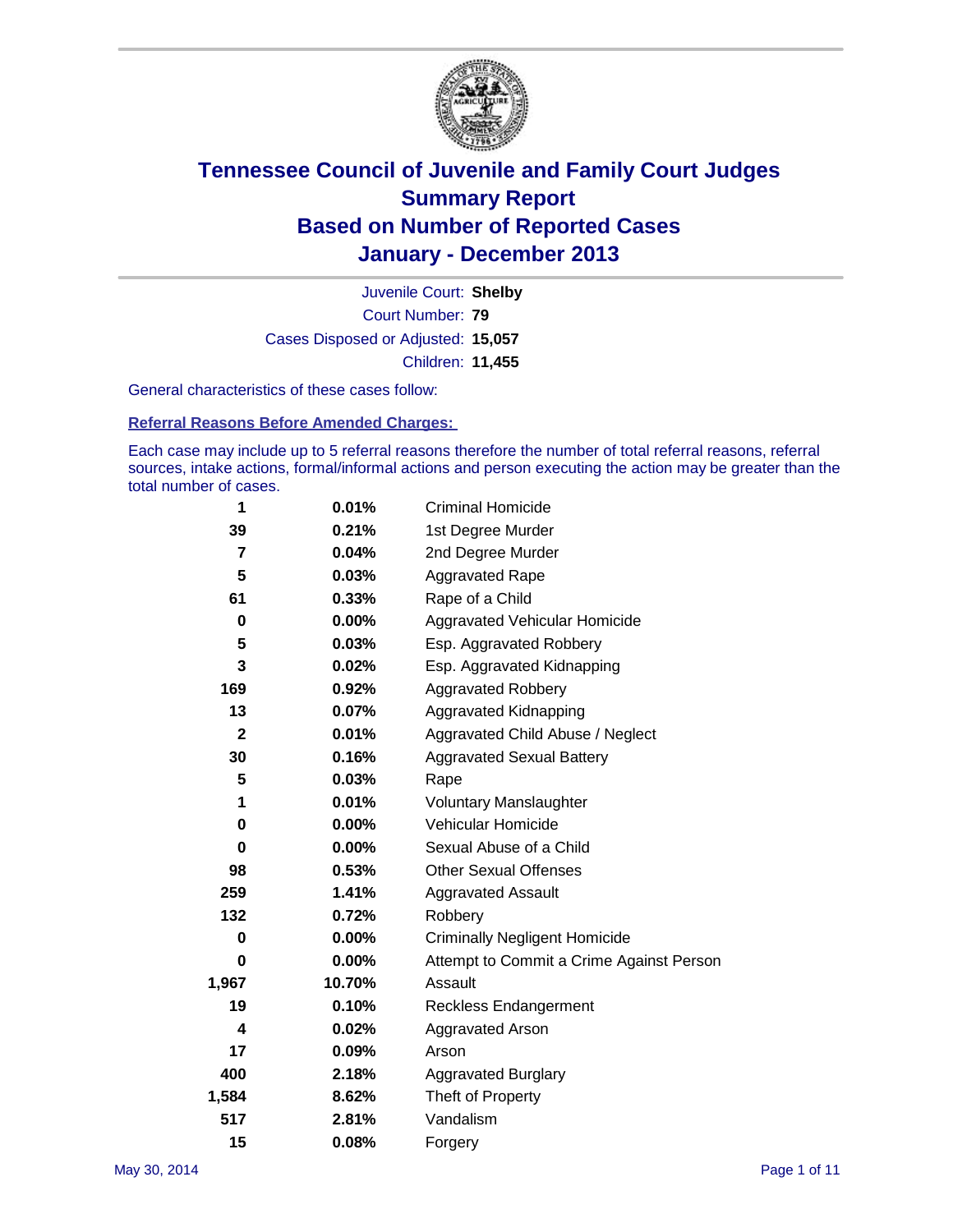

Court Number: **79** Juvenile Court: **Shelby** Cases Disposed or Adjusted: **15,057** Children: **11,455**

#### **Referral Reasons Before Amended Charges:**

Each case may include up to 5 referral reasons therefore the number of total referral reasons, referral sources, intake actions, formal/informal actions and person executing the action may be greater than the total number of cases.

| 0     | $0.00\%$ | <b>Worthless Checks</b>                                     |
|-------|----------|-------------------------------------------------------------|
| 7     | 0.04%    | Illegal Possession / Fraudulent Use of Credit / Debit Cards |
| 215   | 1.17%    | <b>Burglary</b>                                             |
| 29    | 0.16%    | Unauthorized Use of a Vehicle                               |
| 3     | 0.02%    | <b>Cruelty to Animals</b>                                   |
| 146   | 0.79%    | Sale of Controlled Substances                               |
| 200   | 1.09%    | <b>Other Drug Offenses</b>                                  |
| 615   | 3.35%    | Possession of Controlled Substances                         |
| 17    | 0.09%    | <b>Criminal Attempt</b>                                     |
| 139   | 0.76%    | Carrying Weapons on School Property                         |
| 225   | 1.22%    | Unlawful Carrying / Possession of a Weapon                  |
| 220   | 1.20%    | <b>Evading Arrest</b>                                       |
| 20    | 0.11%    | Escape                                                      |
| 12    | 0.07%    | Driving Under Influence (DUI)                               |
| 179   | 0.97%    | Possession / Consumption of Alcohol                         |
| 140   | 0.76%    | Resisting Stop, Frisk, Halt, Arrest or Search               |
| 26    | 0.14%    | <b>Aggravated Criminal Trespass</b>                         |
| 21    | 0.11%    | Harassment                                                  |
| 0     | $0.00\%$ | Failure to Appear                                           |
| 10    | 0.05%    | Filing a False Police Report                                |
| 1     | 0.01%    | Criminal Impersonation                                      |
| 1,153 | 6.27%    | <b>Disorderly Conduct</b>                                   |
| 855   | 4.65%    | <b>Criminal Trespass</b>                                    |
| 86    | 0.47%    | <b>Public Intoxication</b>                                  |
| 58    | 0.32%    | Gambling                                                    |
| 903   | 4.91%    | Traffic                                                     |
| 35    | 0.19%    | Local Ordinances                                            |
| 0     | 0.00%    | Violation of Wildlife Regulations                           |
| 138   | 0.75%    | Contempt of Court                                           |
| 60    | 0.33%    | Violation of Probation                                      |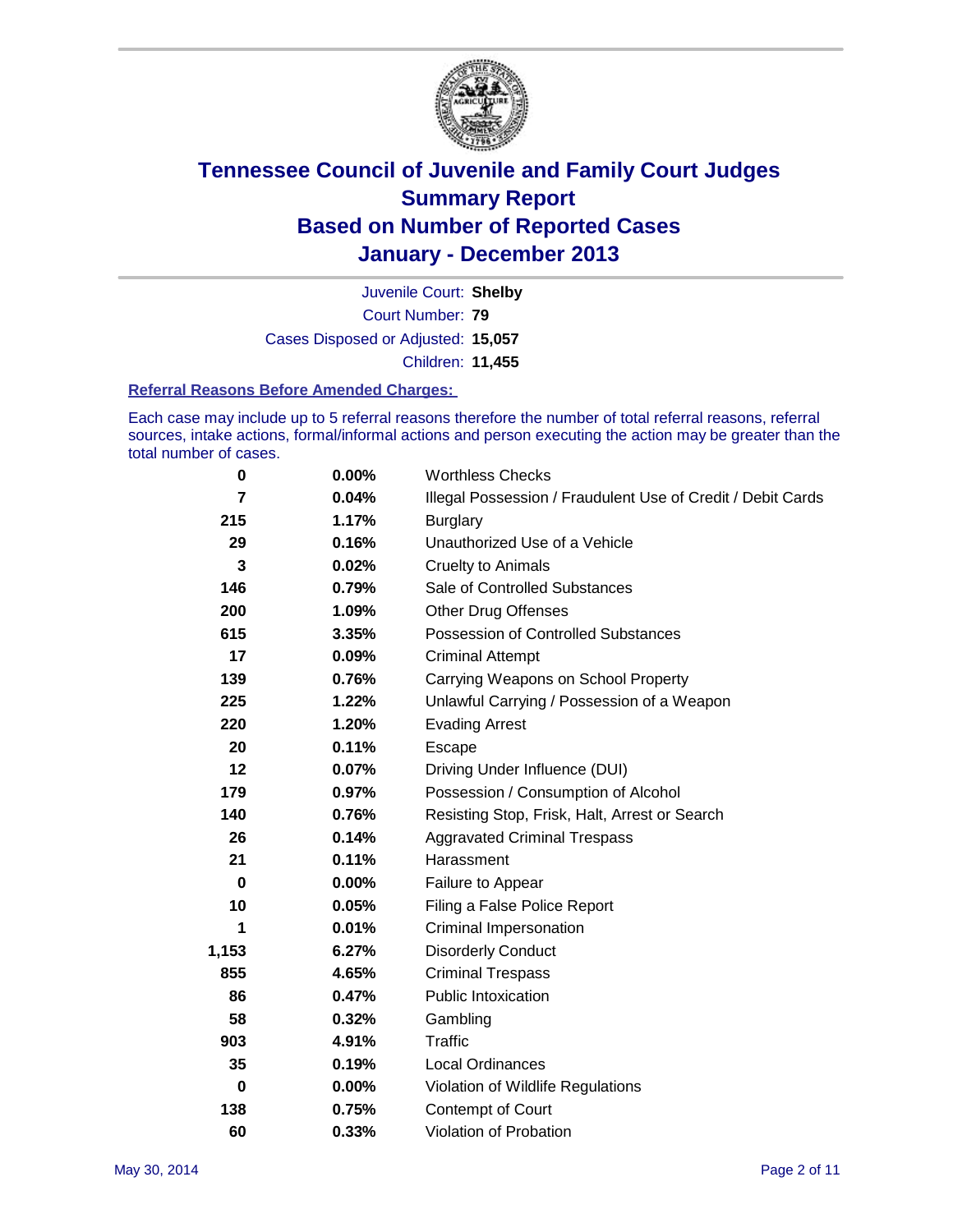

Court Number: **79** Juvenile Court: **Shelby** Cases Disposed or Adjusted: **15,057** Children: **11,455**

#### **Referral Reasons Before Amended Charges:**

Each case may include up to 5 referral reasons therefore the number of total referral reasons, referral sources, intake actions, formal/informal actions and person executing the action may be greater than the total number of cases.

| 6      | 0.03%    | Violation of Aftercare                 |
|--------|----------|----------------------------------------|
| 0      | $0.00\%$ | <b>Unruly Behavior</b>                 |
| 1,181  | 6.43%    | Truancy                                |
| 23     | 0.13%    | In-State Runaway                       |
| 10     | 0.05%    | Out-of-State Runaway                   |
| 137    | 0.75%    | Possession of Tobacco Products         |
| 1      | 0.01%    | Violation of a Valid Court Order       |
| 1,066  | 5.80%    | <b>Violation of Curfew</b>             |
| 0      | $0.00\%$ | Sexually Abused Child                  |
| 0      | 0.00%    | <b>Physically Abused Child</b>         |
| 1,829  | 9.95%    | Dependency / Neglect                   |
| 3      | 0.02%    | <b>Termination of Parental Rights</b>  |
| 0      | 0.00%    | <b>Violation of Pretrial Diversion</b> |
| 0      | $0.00\%$ | Violation of Informal Adjustment       |
| 0      | $0.00\%$ | <b>Judicial Review</b>                 |
| 1,188  | 6.46%    | <b>Administrative Review</b>           |
| 0      | $0.00\%$ | <b>Foster Care Review</b>              |
| 548    | 2.98%    | Custody                                |
| 367    | 2.00%    | Visitation                             |
| 0      | $0.00\%$ | Paternity / Legitimation               |
| 0      | $0.00\%$ | Child Support                          |
| 0      | 0.00%    | <b>Request for Medical Treatment</b>   |
| 0      | $0.00\%$ | <b>Consent to Marry</b>                |
| 1,152  | 6.27%    | Other                                  |
| 18,377 | 100.00%  | <b>Total Referrals</b>                 |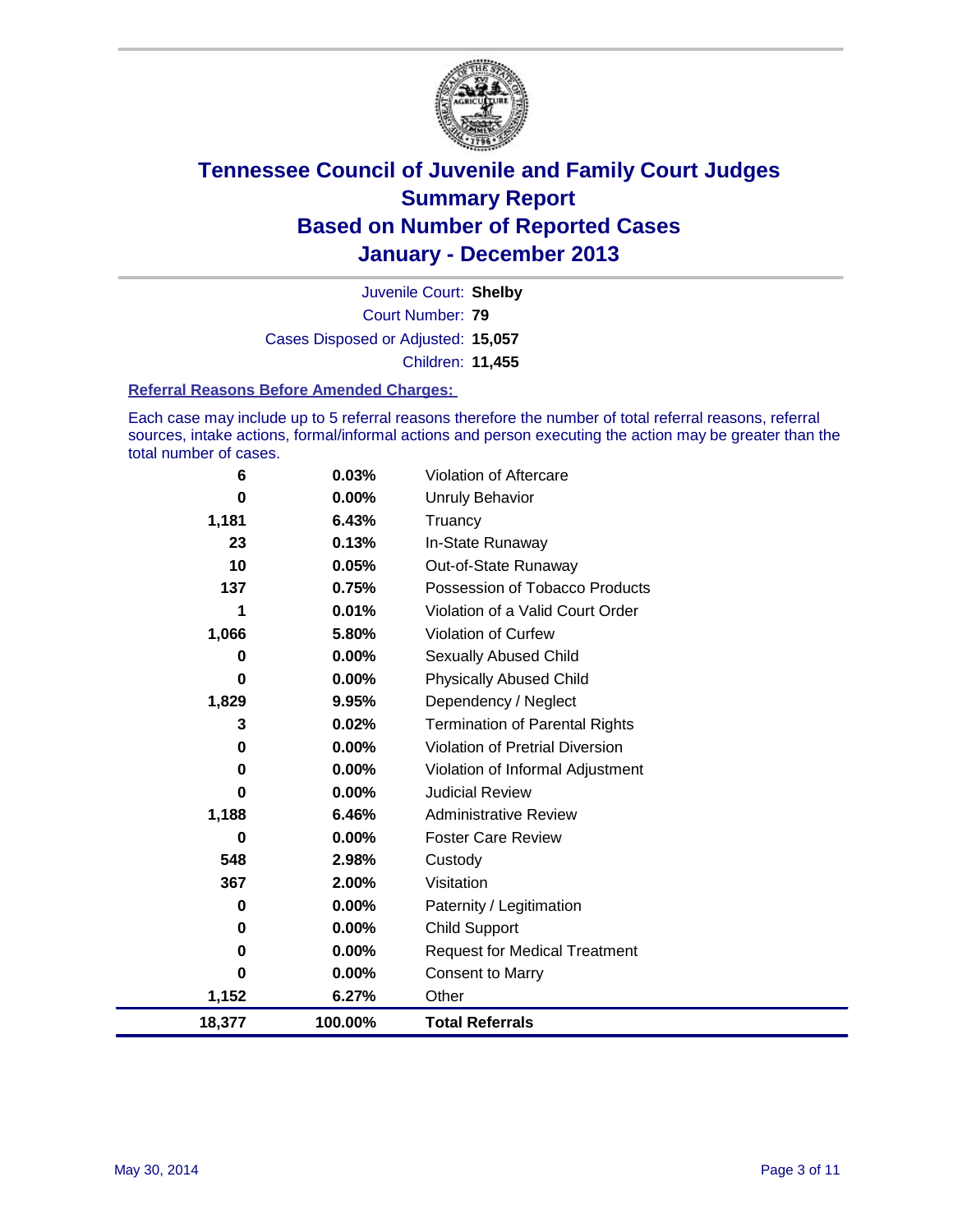

|                            |                                    | Juvenile Court: Shelby            |
|----------------------------|------------------------------------|-----------------------------------|
|                            |                                    | <b>Court Number: 79</b>           |
|                            | Cases Disposed or Adjusted: 15,057 |                                   |
|                            |                                    | Children: 11,455                  |
| <b>Referral Sources: 1</b> |                                    |                                   |
| 13,504                     | 73.48%                             | Law Enforcement                   |
| 3,073                      | 16.72%                             | Parents                           |
| 0                          | 0.00%                              | Relatives                         |
| $\bf{0}$                   | 0.00%                              | Self                              |
| 665                        | 3.62%                              | School                            |
| 0                          | 0.00%                              | <b>CSA</b>                        |
| $\bf{0}$                   | 0.00%                              | <b>DCS</b>                        |
| $\mathbf 0$                | 0.00%                              | <b>Other State Department</b>     |
| 1                          | 0.01%                              | <b>District Attorney's Office</b> |
| 64                         | 0.35%                              | <b>Court Staff</b>                |
| 907                        | 4.94%                              | Social Agency                     |
| 30                         | 0.16%                              | <b>Other Court</b>                |
| 0                          | 0.00%                              | Victim                            |
| 0                          | 0.00%                              | Child & Parent                    |
| $\bf{0}$                   | 0.00%                              | Hospital                          |
| 0                          | 0.00%                              | Unknown                           |
| 133                        | 0.72%                              | Other                             |
| 18,377                     | 100.00%                            | <b>Total Referral Sources</b>     |

### **Age of Child at Referral: 2**

| 3,460<br>1,990<br>6<br>0 | 30.21%<br>17.37%<br>0.05%<br>$0.00\%$ | Ages 15 through 16<br>Ages 17 through 18<br>Ages 19 and Over<br><b>Unknown</b> |
|--------------------------|---------------------------------------|--------------------------------------------------------------------------------|
|                          |                                       |                                                                                |
|                          |                                       |                                                                                |
|                          |                                       |                                                                                |
|                          |                                       |                                                                                |
| 1.971                    | 17.21%                                | Ages 13 through 14                                                             |
| 1,013                    | 8.84%                                 | Ages 11 through 12                                                             |
| 3,015                    |                                       | Ages 10 and Under                                                              |
|                          |                                       | 26.32%                                                                         |

<sup>1</sup> If different than number of Referral Reasons (18377), verify accuracy of your court's data.

<sup>2</sup> One child could be counted in multiple categories, verify accuracy of your court's data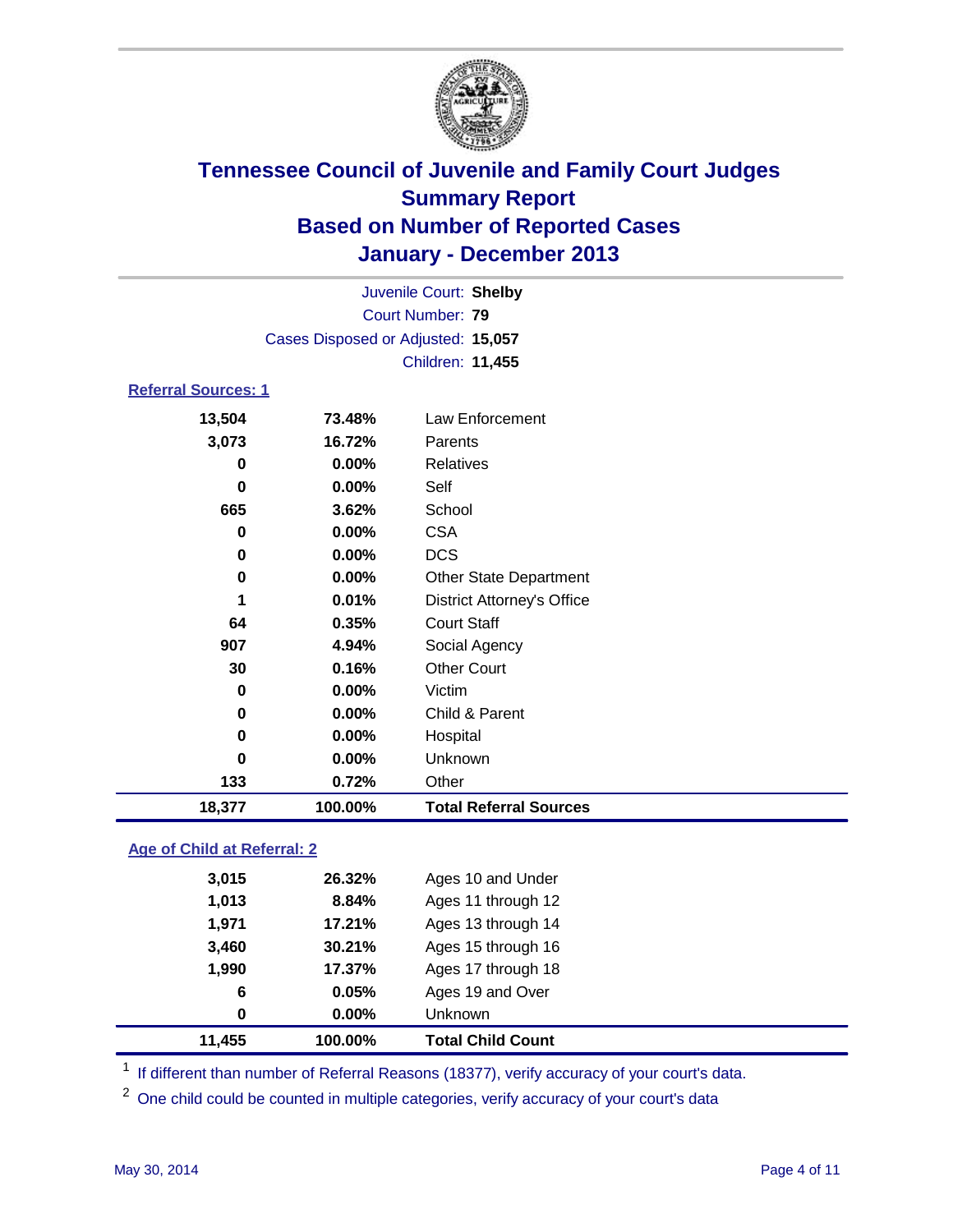

| Juvenile Court: Shelby                  |                                    |                          |  |  |  |
|-----------------------------------------|------------------------------------|--------------------------|--|--|--|
|                                         | Court Number: 79                   |                          |  |  |  |
|                                         | Cases Disposed or Adjusted: 15,057 |                          |  |  |  |
|                                         | Children: 11,455                   |                          |  |  |  |
| Sex of Child: 1                         |                                    |                          |  |  |  |
| 7,022                                   | 61.30%                             | Male                     |  |  |  |
| 4,433                                   | 38.70%                             | Female                   |  |  |  |
| $\bf{0}$                                | 0.00%                              | Unknown                  |  |  |  |
| 11,455                                  | 100.00%                            | <b>Total Child Count</b> |  |  |  |
| Race of Child: 1                        |                                    |                          |  |  |  |
| 1,701                                   | 14.85%                             | White                    |  |  |  |
| 9,493                                   | 82.87%                             | African American         |  |  |  |
| 5                                       | 0.04%                              | Native American          |  |  |  |
| 35                                      | 0.31%                              | Asian                    |  |  |  |
| 221                                     | 1.93%                              | Mixed                    |  |  |  |
| $\bf{0}$                                | 0.00%                              | Unknown                  |  |  |  |
| 11,455                                  | 100.00%                            | <b>Total Child Count</b> |  |  |  |
| <b>Hispanic Origin: 1</b>               |                                    |                          |  |  |  |
| 6                                       | 0.05%                              | Yes                      |  |  |  |
| 11,449                                  | 99.95%                             | No                       |  |  |  |
| $\mathbf 0$                             | 0.00%                              | Unknown                  |  |  |  |
| 11,455                                  | 100.00%                            | <b>Total Child Count</b> |  |  |  |
| <b>School Enrollment of Children: 1</b> |                                    |                          |  |  |  |
| 9,312                                   | 81.29%                             | Yes                      |  |  |  |
| 2,143                                   | 18.71%                             | <b>No</b>                |  |  |  |
| $\mathbf 0$                             | 0.00%                              | Unknown                  |  |  |  |
| 11,455                                  | 100.00%                            | <b>Total Child Count</b> |  |  |  |

 $1$  One child could be counted in multiple categories, verify accuracy of your court's data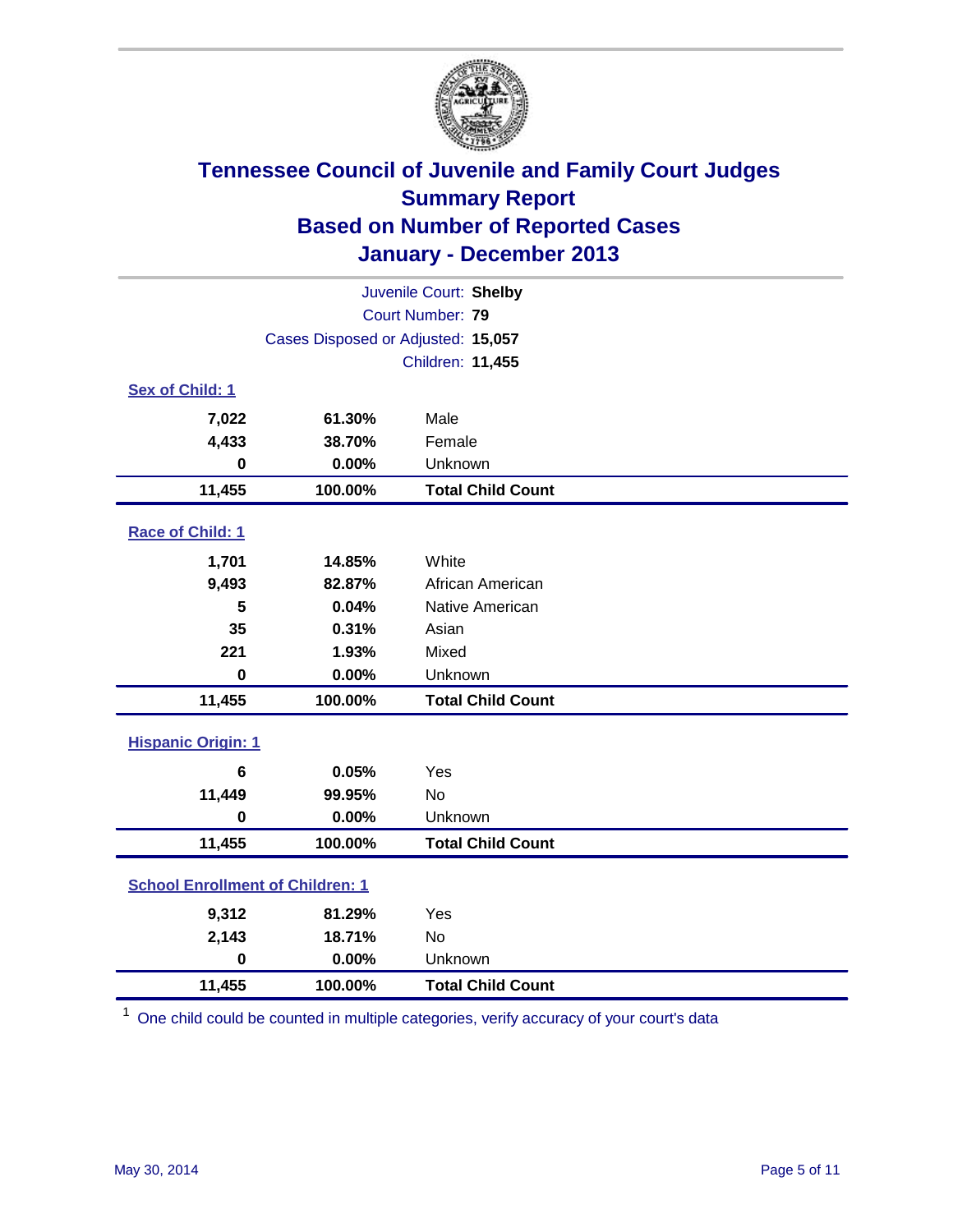

Court Number: **79** Juvenile Court: **Shelby** Cases Disposed or Adjusted: **15,057** Children: **11,455**

### **Living Arrangement of Child at Time of Referral: 1**

| 11,455 | 100.00%  | <b>Total Child Count</b>     |
|--------|----------|------------------------------|
| 209    | 1.82%    | Other                        |
| 84     | 0.73%    | <b>Unknown</b>               |
| 3      | $0.03\%$ | Independent                  |
| 30     | 0.26%    | In an Institution            |
| 8      | $0.07\%$ | In a Residential Center      |
| 30     | 0.26%    | In a Group Home              |
| 286    | 2.50%    | With Foster Family           |
| 0      | $0.00\%$ | <b>With Adoptive Parents</b> |
| 1,831  | 15.98%   | <b>With Relatives</b>        |
| 1,003  | 8.76%    | With Father                  |
| 6,919  | 60.40%   | With Mother                  |
| 213    | 1.86%    | With Mother and Stepfather   |
| 81     | 0.71%    | With Father and Stepmother   |
| 758    | 6.62%    | With Both Biological Parents |
|        |          |                              |

#### **Type of Detention: 2**

| 15,057 | 100.00% | <b>Total Detention Count</b> |  |
|--------|---------|------------------------------|--|
| 0      | 0.00%   | Other                        |  |
| 13,611 | 90.40%  | Does Not Apply               |  |
| 0      | 0.00%   | <b>Unknown</b>               |  |
| 0      | 0.00%   | <b>Psychiatric Hospital</b>  |  |
| 0      | 0.00%   | Jail - No Separation         |  |
| 0      | 0.00%   | Jail - Partial Separation    |  |
| 0      | 0.00%   | Jail - Complete Separation   |  |
| 1,446  | 9.60%   | Juvenile Detention Facility  |  |
| 0      | 0.00%   | Non-Secure Placement         |  |
|        |         |                              |  |

<sup>1</sup> One child could be counted in multiple categories, verify accuracy of your court's data

 $2$  If different than number of Cases (15057) verify accuracy of your court's data.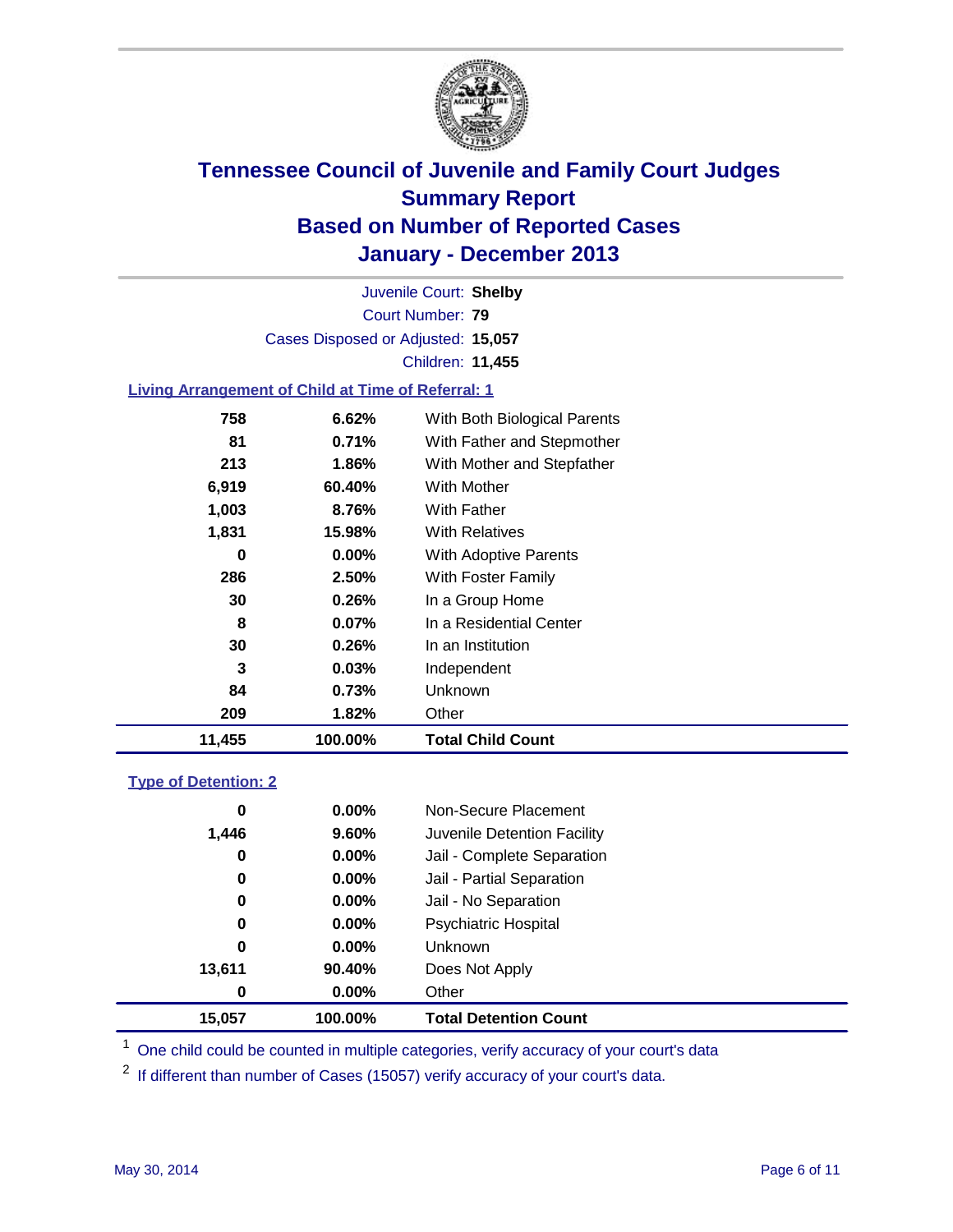

|                                                    | Juvenile Court: Shelby             |                                      |  |  |  |
|----------------------------------------------------|------------------------------------|--------------------------------------|--|--|--|
|                                                    | <b>Court Number: 79</b>            |                                      |  |  |  |
|                                                    | Cases Disposed or Adjusted: 15,057 |                                      |  |  |  |
|                                                    |                                    | Children: 11,455                     |  |  |  |
| <b>Placement After Secure Detention Hearing: 1</b> |                                    |                                      |  |  |  |
| 467                                                | 3.10%                              | Returned to Prior Living Arrangement |  |  |  |
| 475                                                | 3.15%                              | Juvenile Detention Facility          |  |  |  |
| 0                                                  | 0.00%                              | Jail                                 |  |  |  |
| 0                                                  | 0.00%                              | Shelter / Group Home                 |  |  |  |
| 0                                                  | 0.00%                              | <b>Foster Family Home</b>            |  |  |  |
| $\bf{0}$                                           | 0.00%                              | Psychiatric Hospital                 |  |  |  |
| 0                                                  | 0.00%                              | Unknown                              |  |  |  |
| 14,115                                             | 93.74%                             | Does Not Apply                       |  |  |  |
| 0                                                  | 0.00%                              | Other                                |  |  |  |
|                                                    |                                    |                                      |  |  |  |
| 15,057                                             | 100.00%                            | <b>Total Placement Count</b>         |  |  |  |
|                                                    |                                    |                                      |  |  |  |
| <b>Intake Actions: 2</b>                           |                                    |                                      |  |  |  |
| 4,188                                              | 22.79%                             | <b>Petition Filed</b>                |  |  |  |
| 0                                                  | 0.00%                              | <b>Motion Filed</b>                  |  |  |  |
| 14,189                                             | 77.21%                             | <b>Citation Processed</b>            |  |  |  |
| 0                                                  | 0.00%                              | Notification of Paternity Processed  |  |  |  |
| 0                                                  | 0.00%                              | Scheduling of Judicial Review        |  |  |  |
| 0                                                  | 0.00%                              | Scheduling of Administrative Review  |  |  |  |
| $\bf{0}$                                           | 0.00%                              | Scheduling of Foster Care Review     |  |  |  |
| 0                                                  | 0.00%                              | Unknown                              |  |  |  |
| 0                                                  | 0.00%                              | Does Not Apply                       |  |  |  |
| 0                                                  | 0.00%                              | Other                                |  |  |  |

<sup>1</sup> If different than number of Cases (15057) verify accuracy of your court's data.

<sup>2</sup> If different than number of Referral Reasons (18377), verify accuracy of your court's data.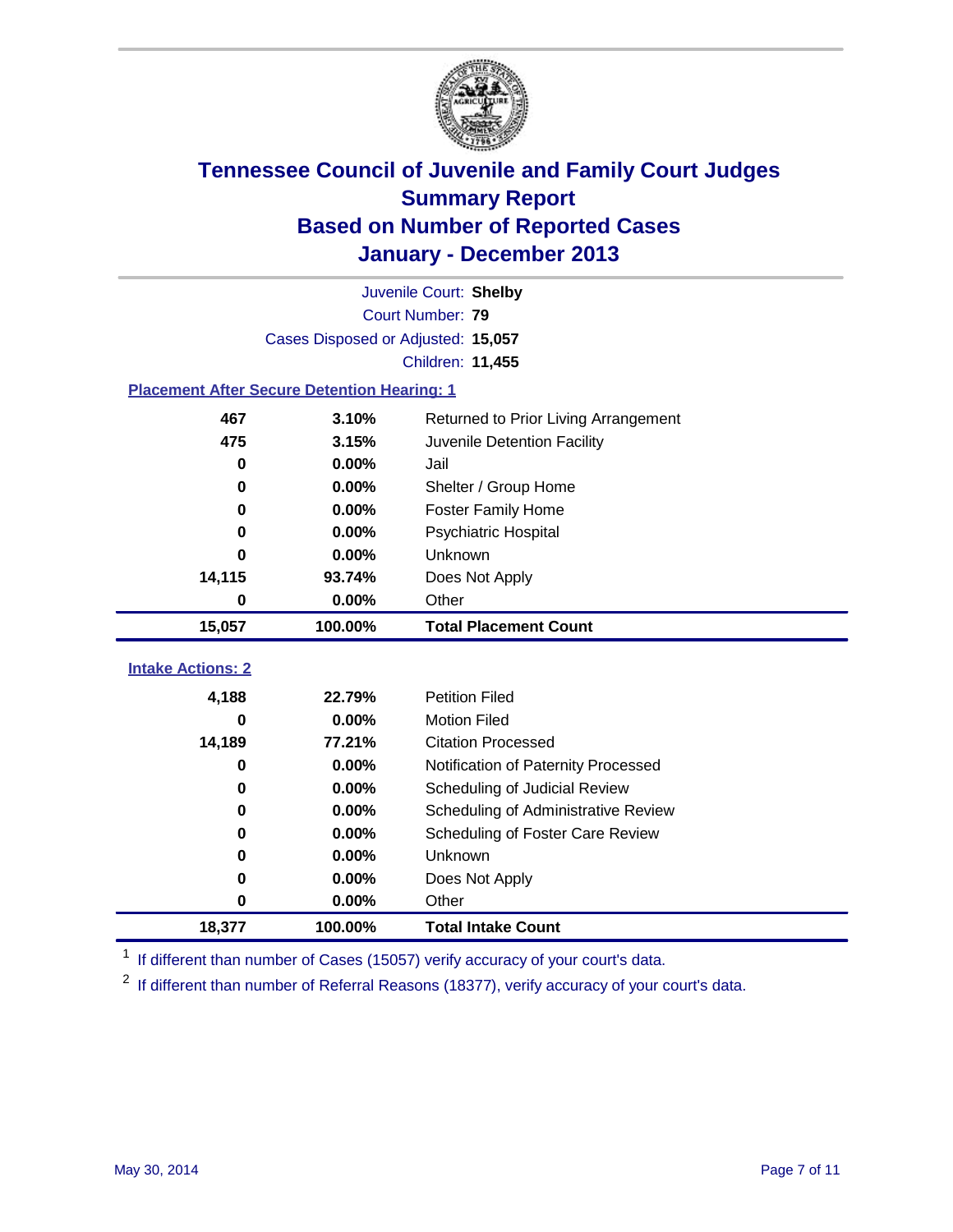

Court Number: **79** Juvenile Court: **Shelby** Cases Disposed or Adjusted: **15,057** Children: **11,455**

#### **Last Grade Completed by Child: 1**

| 11,455 | 100.00% | <b>Total Child Count</b>     |  |
|--------|---------|------------------------------|--|
| 0      | 0.00%   | Other                        |  |
| 207    | 1.81%   | Unknown                      |  |
| 267    | 2.33%   | <b>Never Attended School</b> |  |
| 0      | 0.00%   | Graduated                    |  |
| 0      | 0.00%   | GED                          |  |
| 0      | 0.00%   | Non-Graded Special Ed        |  |
| 146    | 1.27%   | 12th Grade                   |  |
| 978    | 8.54%   | 11th Grade                   |  |
| 1,583  | 13.82%  | 10th Grade                   |  |
| 1,801  | 15.72%  | 9th Grade                    |  |
| 1,533  | 13.38%  | 8th Grade                    |  |
| 925    | 8.08%   | 7th Grade                    |  |
| 672    | 5.87%   | 6th Grade                    |  |
| 493    | 4.30%   | 5th Grade                    |  |
| 314    | 2.74%   | 4th Grade                    |  |
| 299    | 2.61%   | 3rd Grade                    |  |
| 253    | 2.21%   | 2nd Grade                    |  |
| 247    | 2.16%   | 1st Grade                    |  |
| 260    | 2.27%   | Kindergarten                 |  |
| 339    | 2.96%   | Preschool                    |  |
| 1,138  | 9.93%   | Too Young for School         |  |

# **Enrolled in Special Education: 1**

| 11.455 | 100.00% | <b>Total Child Count</b> |  |
|--------|---------|--------------------------|--|
| 2.515  | 21.96%  | Unknown                  |  |
| 8.332  | 72.74%  | No                       |  |
| 608    | 5.31%   | Yes                      |  |

 $1$  One child could be counted in multiple categories, verify accuracy of your court's data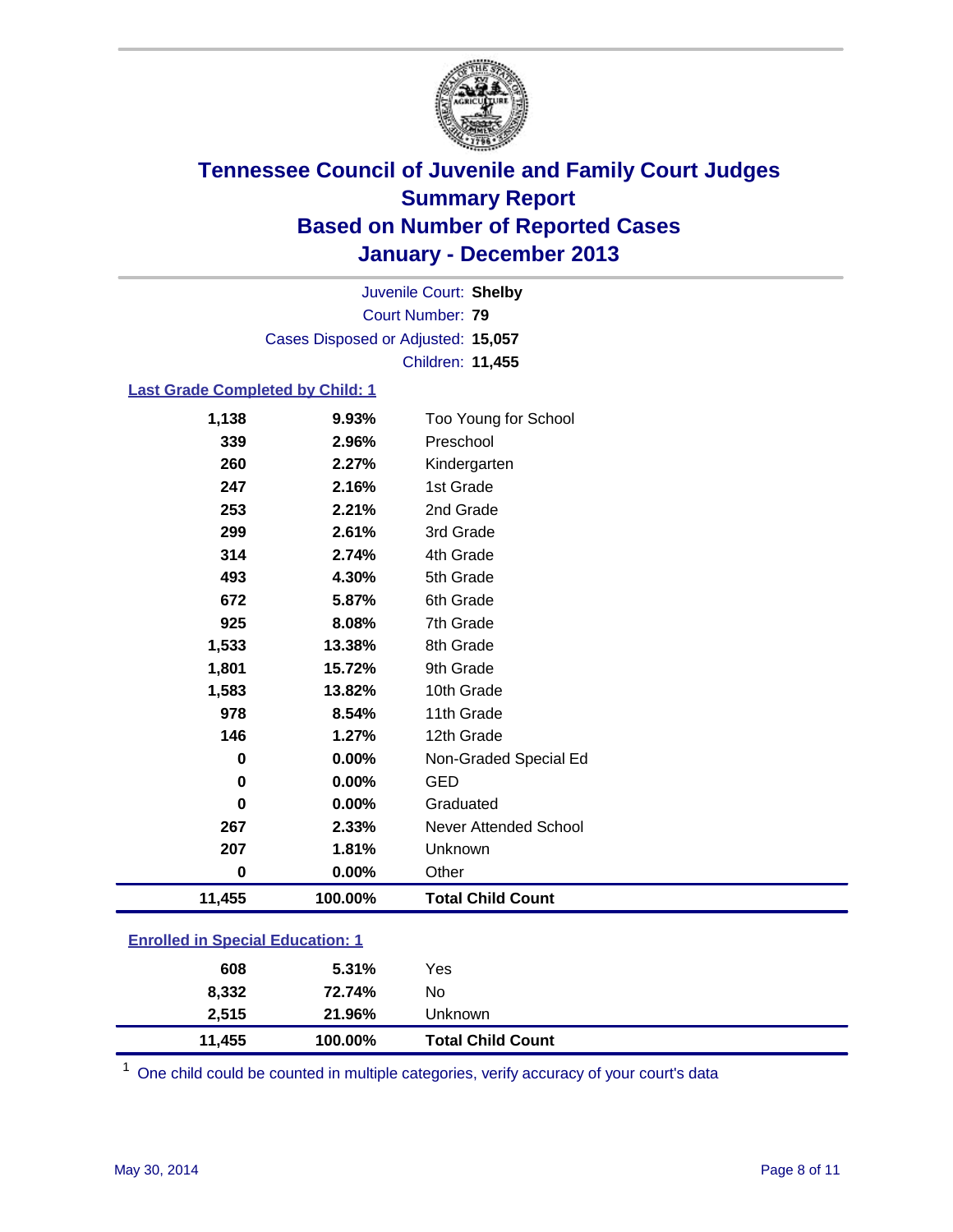

|                              | Juvenile Court: Shelby             |                           |  |  |  |
|------------------------------|------------------------------------|---------------------------|--|--|--|
|                              | Court Number: 79                   |                           |  |  |  |
|                              | Cases Disposed or Adjusted: 15,057 |                           |  |  |  |
|                              | Children: 11,455                   |                           |  |  |  |
| <b>Action Executed By: 1</b> |                                    |                           |  |  |  |
| 1,537                        | 8.36%                              | Judge                     |  |  |  |
| 6,448                        | 35.09%                             | Magistrate                |  |  |  |
| 9,214                        | 50.14%                             | <b>YSO</b>                |  |  |  |
| 1,178                        | 6.41%                              | Other                     |  |  |  |
| 0                            | $0.00\%$                           | Unknown                   |  |  |  |
| 18,377                       | 100.00%                            | <b>Total Action Count</b> |  |  |  |

### **Formal / Informal Actions: 1**

| 1,457    | 7.93%    | Dismissed                                        |
|----------|----------|--------------------------------------------------|
| 0        | $0.00\%$ | Retired / Nolle Prosequi                         |
| 2,234    | 12.16%   | <b>Complaint Substantiated Delinquent</b>        |
| 27       | 0.15%    | <b>Complaint Substantiated Status Offender</b>   |
| 1,455    | 7.92%    | <b>Complaint Substantiated Dependent/Neglect</b> |
| 0        | 0.00%    | <b>Complaint Substantiated Abused</b>            |
| 0        | $0.00\%$ | <b>Complaint Substantiated Mentally III</b>      |
| 11,949   | 65.02%   | Informal Adjustment                              |
| 0        | $0.00\%$ | <b>Pretrial Diversion</b>                        |
| 231      | 1.26%    | <b>Transfer to Adult Court Hearing</b>           |
| 0        | $0.00\%$ | Charges Cleared by Transfer to Adult Court       |
| 12       | 0.07%    | Special Proceeding                               |
| 0        | $0.00\%$ | <b>Review Concluded</b>                          |
| $\bf{0}$ | $0.00\%$ | Case Held Open                                   |
| 1,012    | 5.51%    | Other                                            |
| 0        | $0.00\%$ | Unknown                                          |
| 18,377   | 100.00%  | <b>Total Action Count</b>                        |

<sup>1</sup> If different than number of Referral Reasons (18377), verify accuracy of your court's data.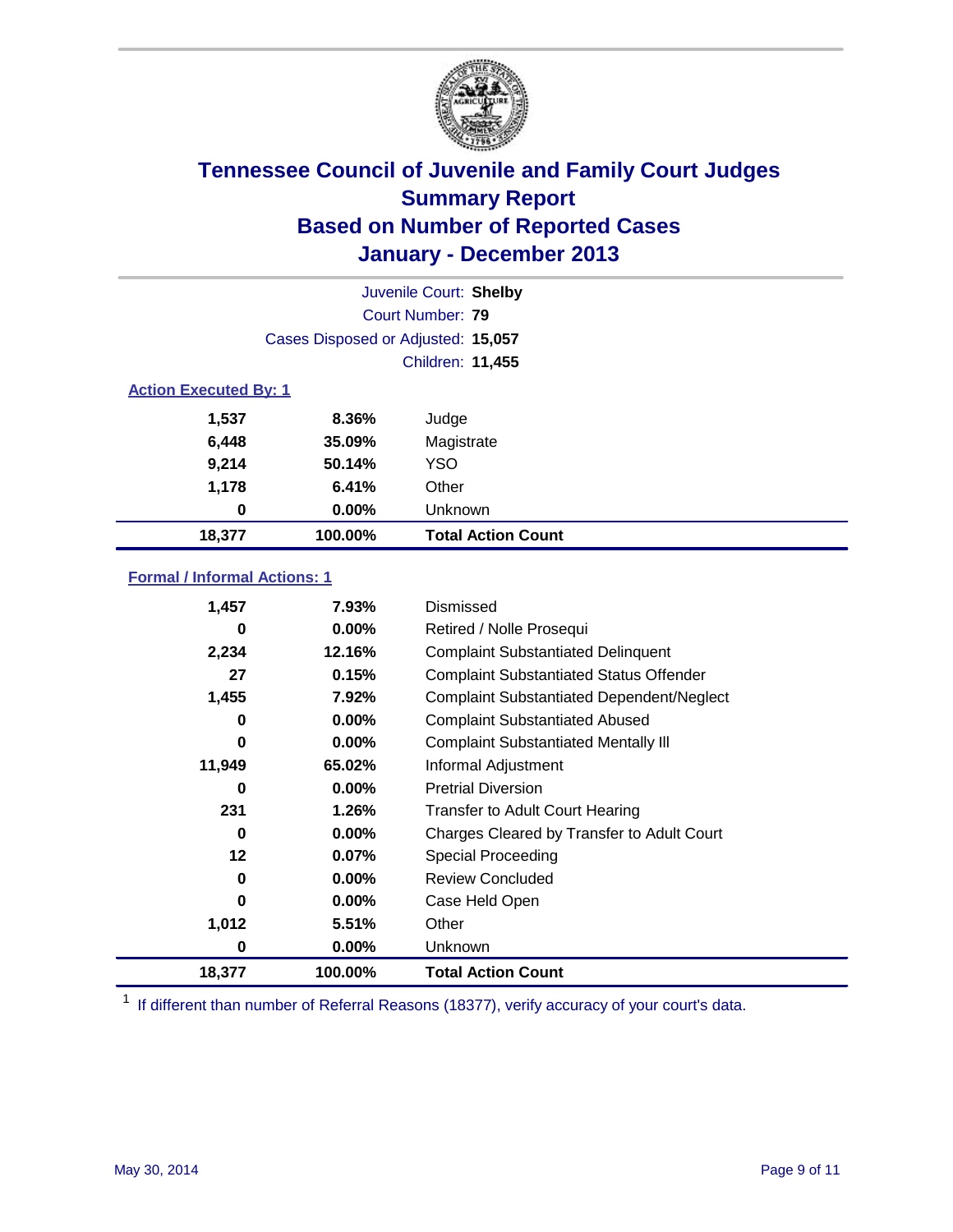

|                       |                                    | Juvenile Court: Shelby                                |
|-----------------------|------------------------------------|-------------------------------------------------------|
|                       |                                    | Court Number: 79                                      |
|                       | Cases Disposed or Adjusted: 15,057 |                                                       |
|                       |                                    | Children: 11,455                                      |
| <b>Case Outcomes:</b> |                                    | There can be multiple outcomes for one child or case. |
| 3,657                 | 20.55%                             | Case Dismissed                                        |
| 2                     | 0.01%                              | Case Retired or Nolle Prosequi                        |
| 7,242                 | 40.69%                             | Warned / Counseled                                    |
| 0                     | 0.00%                              | Held Open For Review                                  |
| 998                   | 5.61%                              | Supervision / Probation to Juvenile Court             |
| 69                    | 0.39%                              | <b>Probation to Parents</b>                           |
| 231                   | 1.30%                              | Referral to Another Entity for Supervision / Service  |
| 785                   | 4.41%                              | Referred for Mental Health Counseling                 |
| 0                     | 0.00%                              | Referred for Alcohol and Drug Counseling              |
| 0                     | 0.00%                              | <b>Referred to Alternative School</b>                 |
| 0                     | 0.00%                              | Referred to Private Child Agency                      |
| 2                     | 0.01%                              | Referred to Defensive Driving School                  |
| 0                     | 0.00%                              | Referred to Alcohol Safety School                     |
| 0                     | 0.00%                              | Referred to Juvenile Court Education-Based Program    |
| 169                   | 0.95%                              | Driver's License Held Informally                      |
| 0                     | 0.00%                              | <b>Voluntary Placement with DMHMR</b>                 |
| 0                     | 0.00%                              | <b>Private Mental Health Placement</b>                |
| 0                     | 0.00%                              | <b>Private MR Placement</b>                           |
| 52                    | 0.29%                              | Placement with City/County Agency/Facility            |
| 1,895                 | 10.65%                             | Placement with Relative / Other Individual            |
| 45                    | 0.25%                              | Fine                                                  |
| 415                   | 2.33%                              | <b>Public Service</b>                                 |
| 255                   | 1.43%                              | Restitution                                           |
| 0                     | 0.00%                              | <b>Runaway Returned</b>                               |
| 245                   | 1.38%                              | No Contact Order                                      |
| 1                     | 0.01%                              | Injunction Other than No Contact Order                |
| 0                     | 0.00%                              | <b>House Arrest</b>                                   |
| 0                     | 0.00%                              | <b>Court Defined Curfew</b>                           |
| 0                     | 0.00%                              | Dismissed from Informal Adjustment                    |
| 0                     | 0.00%                              | <b>Dismissed from Pretrial Diversion</b>              |
| 5                     | 0.03%                              | Released from Probation                               |
| 112                   | 0.63%                              | <b>Transferred to Adult Court</b>                     |
| 0                     | $0.00\%$                           | <b>DMHMR Involuntary Commitment</b>                   |